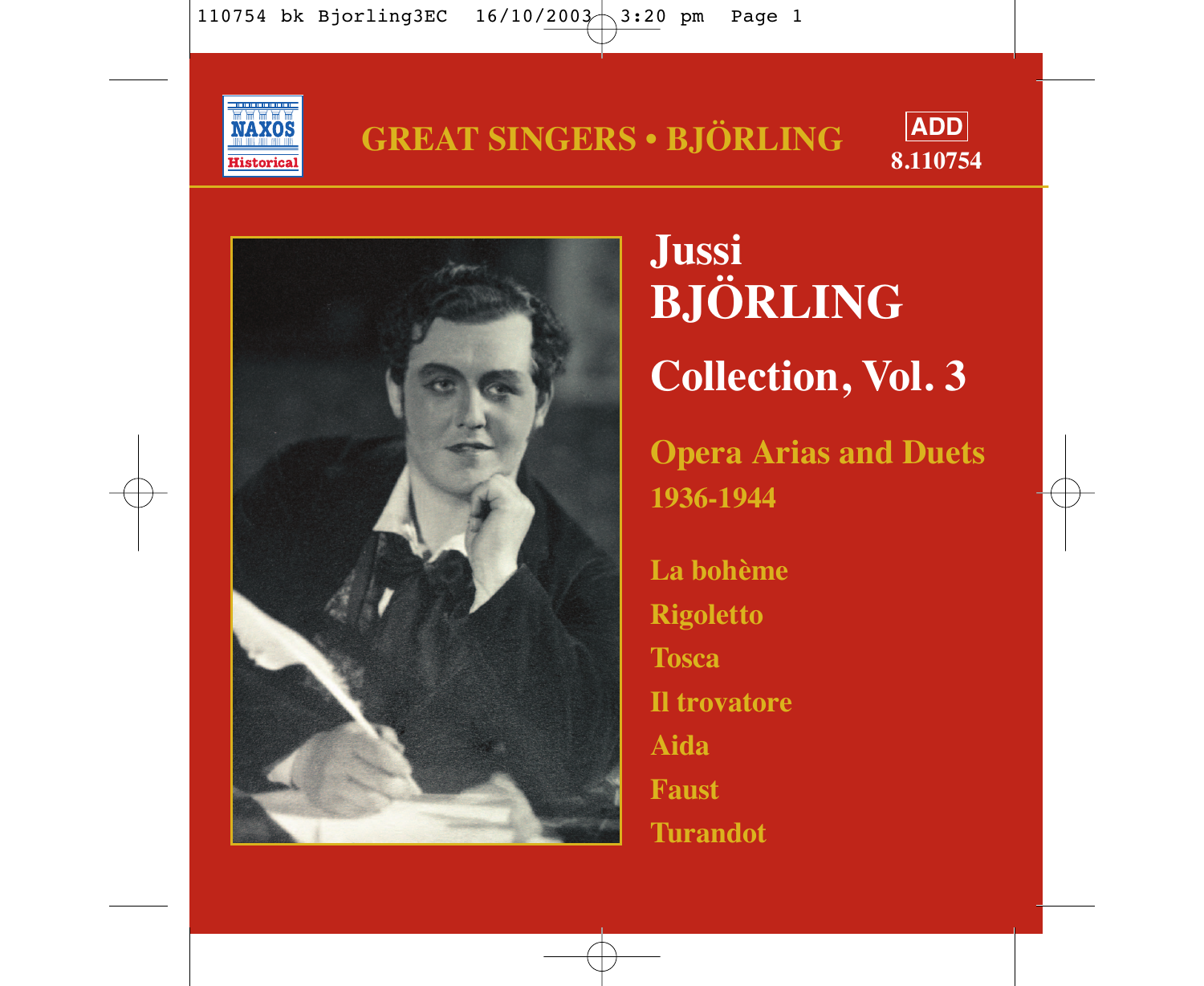**VERDI:** Rigoletto:

**21** Questa, o quella 2:10 27th-30th March 1944; DA 1837 (0SB 2401-2)

**MASCAGNI:** Cavalleria rusticana:

**22** Mamma, quel vino 3:48 27th-30th March 1944; DB 6163 (2SB 2403-1)

**VERDI:** Un ballo in maschera:

 $\overline{23}$  Di' tu se fedele  $3:15$ 27th-30th March 1944; DA 1837 (0SB 2404-2)

#### **All with Orchestra conducted by Nils Grevillius**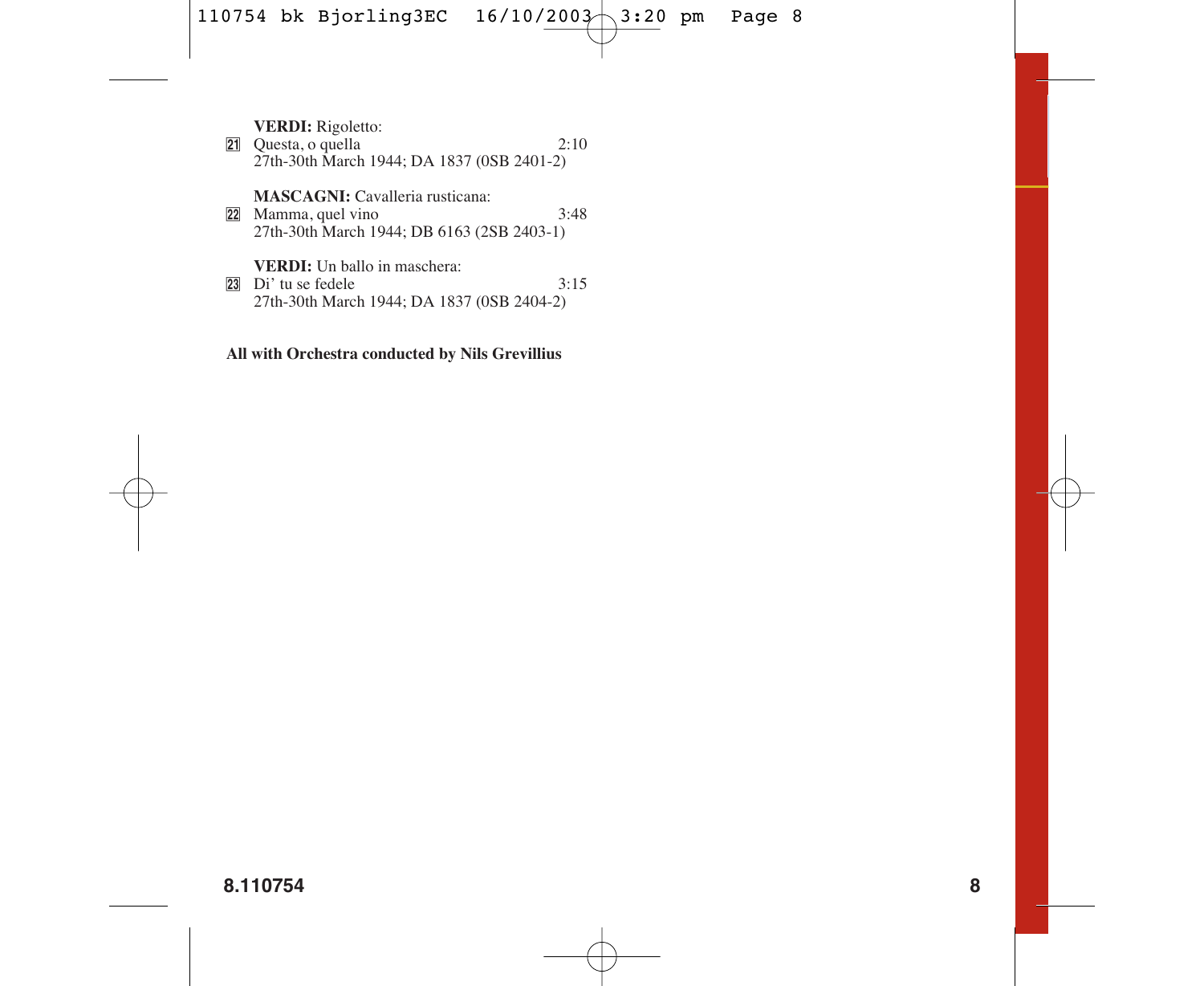#### **Jussi Björling: Collection, Vol. 3 Opera Arias and Duets (1936-44)**

Jussi Björling was born in February 1911 (on the 5th according to the midwife's register, though he celebrated his birthday on the 2nd in accordance with the church register) in Sweden's province of Dalarna, near the centre of what is today the city of Borlänge. Stora Tuna, often given as his birthplace, is the name of the village where the family was then living and which is now a part of Borlänge. Jussi's father David was also a tenor and singing teacher, who taught his three oldest boys Olle, Jussi and Gösta to sing from their earliest childhood. He let them perform in public before Jussi was five and as the Bjoerling Quartet they toured extensively in Sweden, and from 1919 to 1921 also in the United States. Jussi's mother Ester had already died in 1917, soon after having given birth to a fourth son. Not long after David Björling's death in 1926, the group, which also for some time included the fourth brother Karl, disbanded and Jussi entered the Stockholm Conservatory in 1928. Here, and at the Opera School, his teacher was the famous baritone John Forsell, also manager of the Royal Opera.

In 1930, at the age of nineteen, Jussi Björling made his official début at the Royal Opera in Stockholm as Don Ottavio in Mozart's *Don Giovanni* and in the next few years he sang a wide repertoire of rôles there. His first major breakthrough came at a recital at Tivoli in Copenhagen in the summer of 1931. As an opera singer, he made his first solo tours outside Sweden in 1936 and 1937, still singing his rôles in Swedish. He then appeared in Czechoslovakia and Germany but primarily at the Vienna Opera and was everywhere greeted with great acclaim. In the autumn of 1937 he gave his first London recital en route to the United States, where his schedule included three General Motors radio concerts from Carnegie Hall and opera performances in Chicago in *Rigoletto* and *La bohème.* Jussi Björling's successful Metropolitan début came in November 1938 as Rodolfo.

In 1939, Jussi Björling made his Covent Garden début in *Il trovatore* and in 1940 he opened the Met season for the first time in the new production of *Un ballo in maschera* where he appeared as King Gustaf III of Sweden. During the later war years, he mainly remained in his native country, but his Italian opera début took place in 1943 in *Il trovatore* in Florence.

In the autumn of 1945, Jussi Björling returned to the United States for an eight-month tour and during the rest of his life he sang extensively there, as an opera artist with the Metropolitan, San Francisco and Chicago operas, but still more in recital and concert, often on radio and television in programmes like Ford Sunday Evening Hour, Voice of Firestone and Standard Hour. Björling always returned to Sweden and spent the summers with his soprano wife Anna-Lisa and their three children at Siarö in the Stockholm archipelago. He also sang often in opera and concert in Sweden and the other Nordic countries, where he enjoyed enormous popularity. He appeared twice in Milan with the La Scala company (*Rigoletto* in 1946, *Un ballo in maschera* in 1951) but returned to Covent Garden only in 1960 (*La bohème*), though he was heard in recital many times in Britain in the 1950s. In 1954, he made an extensive concert tour to South Africa.

Jussi Björling's complete opera and operetta repertoire comprised 55 rôles, but most of them were, like Almaviva in *Barbiere* or Arnold in *Guillaume Tell,* abandoned on his road to world fame. In fact, his total opera repertoire after the war consisted of twelve rôles. He continued to sing ten operas which he had learned in Stockholm up to 1936: *Aida, Il trovatore, Un ballo in maschera, Rigoletto, La bohème, Tosca, Cavalleria rusticana* and *Pagliacci* in the Italian repertoire and Gounod's *Faust* and *Roméo et Juliette* in the French. In later years, he added Puccini's *Manon Lescaut* and Verdi's *Don Carlo,* the latter in the famous production which in 1950 opened the Met's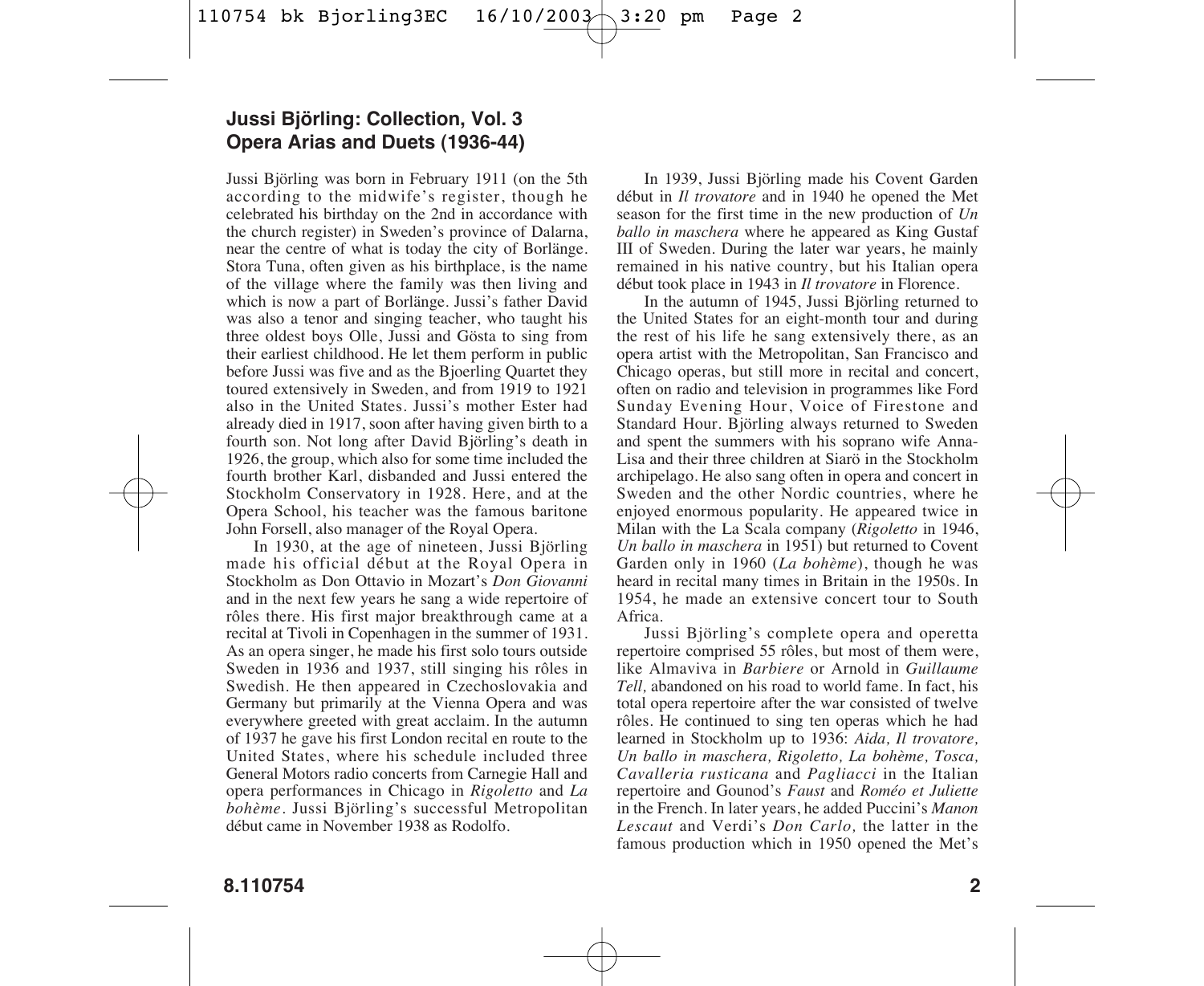|                 | PUCCINI: La bohème:<br>1 Che gelida manina<br>1st or 3rd December 1936; DB 3049 (2SB 439-2)                                                                   | 4:16 |    | FLOTOW: Martha:<br>11 M'apparì tutt'amor<br>(Ach, so fromm, sung in Italian)<br>14th July 1939; DB 3887 (2SB 983-3)                                | 3:23 |
|-----------------|---------------------------------------------------------------------------------------------------------------------------------------------------------------|------|----|----------------------------------------------------------------------------------------------------------------------------------------------------|------|
|                 | <b>VERDI:</b> Aida:<br>2 Se quel guerrier  Celeste Aida<br>1st or 3rd December 1936; DB 3049 (2SB 440-2)                                                      | 4:23 | 12 | <b>GOUNOD: Faust:</b><br>Salut! Demeure chaste et pure<br>14th July 1939; DB 3887                                                                  | 4:37 |
|                 | <b>VERDI:</b> Rigoletto:<br>3 La donna è mobile<br>3rd December 1936; DA 1548 (0SB 441-2)                                                                     | 2:10 |    | <b>VERDI:</b> Il trovatore:<br>$13$ Ah sì, ben mio                                                                                                 | 3:17 |
|                 | <b>PUCCINI: Tosca:</b><br>4 Recondita armonia<br>3rd December 1936; DA 1548 (0SB 442-2)                                                                       | 2:46 | 14 | 15th July 1939; DA 1701 (0SB 825-5)<br>Di quella pira<br>15th July 1939; DA 1701 (0SB 826-5)                                                       | 1:39 |
|                 | <b>PONCHIELLI:</b> La Gioconda:<br>5 Cielo e mar<br>3rd September 1937; DB 3302 (2SB 570-2)                                                                   | 4:10 |    | <b>PUCCINI:</b> La bohème:<br><b>15</b> O soave fanciulla<br>With Hjördis Schymberg, Soprano<br>17th June 1941; DB 6119 (2SB 2034-1)               | 4:05 |
|                 | <b>PUCCINI:</b> La fanciulla del West:<br>6 Ch'ella mi creda libera<br>3rd September 1937; DA 1584 (0SB 571-2)                                                | 2:24 |    | <b>VERDI:</b> Rigoletto:<br>$\overline{16}$ $\hat{E}$ il sol dell'anima<br>With Hjördis Schymberg, Soprano<br>17th June 1941; DB 6119 (2SB 2035-1) | 3:20 |
|                 | <b>MEYERBEER</b> : L'africaine:<br>7 Mi batte il cor  O Paradiso<br>(Pays merveilleux  Ô paradis, sung in Italian)<br>4th September 1937; DB 3302 (2SB 573-2) | 3:11 |    | <b>GIORDANO</b> : Andrea Chénier:<br><b>17</b> Come un bel dì di maggio<br>27th-30th March 1944; DA 1836 (0SB 2397-2)                              | 3:13 |
|                 | <b>PUCCINI: Tosca:</b><br><b>8</b> E lucevan le stelle<br>4th September 1937; DA 1584 (0SB 574-2)                                                             | 2:51 |    | <b>GIORDANO</b> : Fedora:<br><b>18</b> Amor ti vieta<br>27th-30th March 1944; DA 1836 (0SB 2398-2)                                                 | 2:01 |
|                 | <b>MASSENET:</b> Manon:<br><b>9</b> Instant charmant  En fermant les yeux<br>10th August 1938; DB 3603 (2SB 779-2)                                            | 3:43 |    | <b>PUCCINI:</b> Turandot:<br><b>19</b> Nessun dorma<br>27th-30th March 1944; DA 1841 (0SB 2399-2)                                                  | 3:21 |
| 10 <sup>1</sup> | <b>BIZET:</b> Carmen:<br>La fleur que tu m'avais jetée<br>10th August 1938; DB 3603 (2SB 780-1)                                                               | 3:52 | 20 | LEONCAVALLO: Pagliacci:<br>Recitar!  Vesti la giubba<br>27th-30th March 1944; DB 6163 (2SB 2400-2)                                                 | 3:39 |
|                 |                                                                                                                                                               |      |    |                                                                                                                                                    |      |

### **7 8.110754**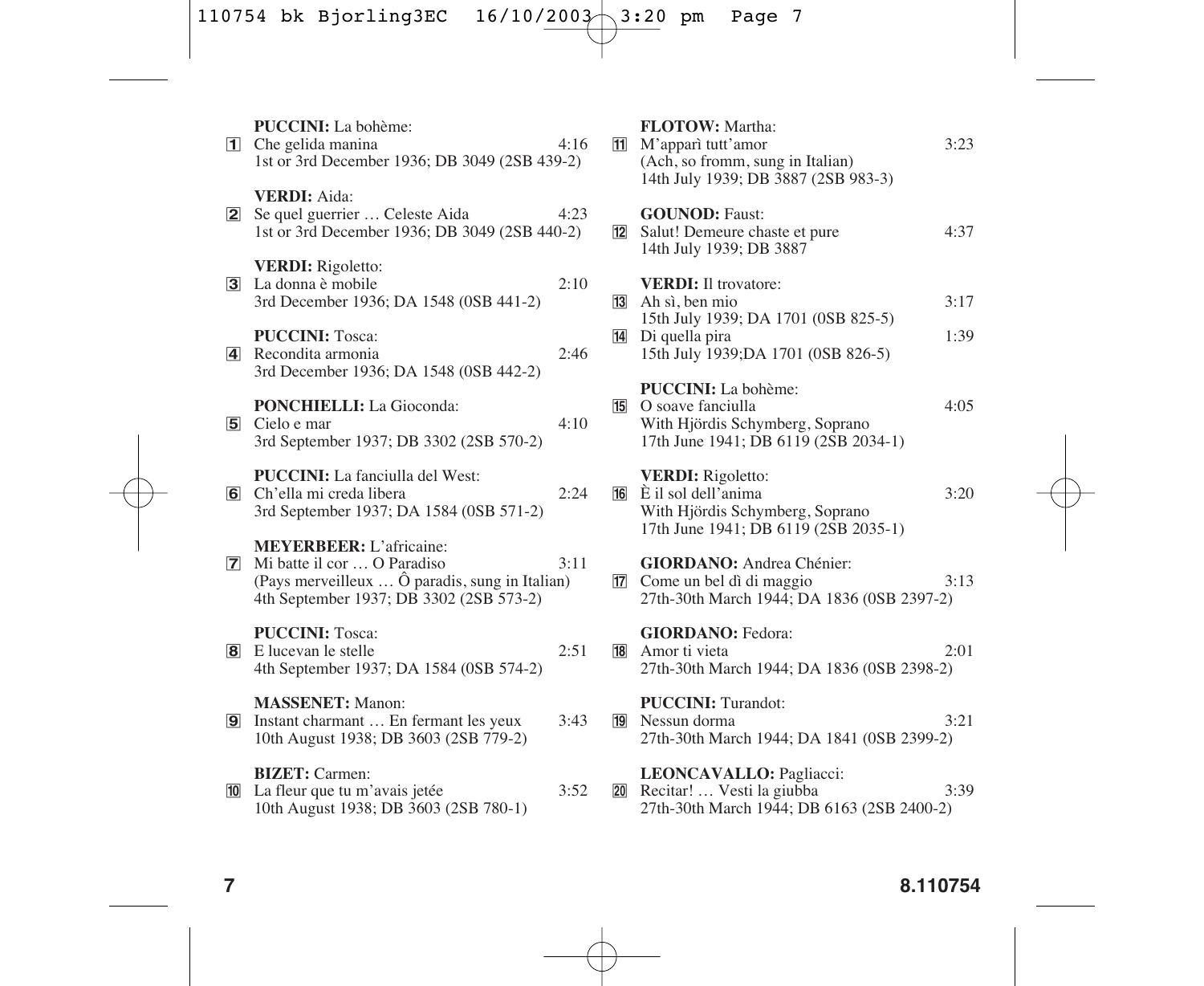#### **Producer's Note**

Our intention when restoring this recording was to recreate as much as possible of Jussi Björling's unique voice and his rich spectrum of overtones. We have been extremely economical with noise reduction in order to minimise the influence of such techniques upon the voice, instruments and overtones. This is what might be termed a 'flat' transfer of the upper, descant-rich register, to reproduce all the rich overtones that a 78-rpm shellac disc can contain, and for this reason some surface noise remains. If you, the listener, wish to experience a nostalgic feeling of how the recording sounded when played on gramophones from the 1930s and 1940s, we suggest that you turn down the treble on your amplifier. Try turning it down considerably – perhaps even to the minimum adjustment – until you find a setting that corresponds to your memory of how it used to sound. The intention is for the listener to have the opportunity to listen to Jussi Björling in accordance with his or her own preferences and tastes. As a listening reference, we have consulted members of the Scandinavian Jussi Björling Society.

#### **Stefan Lindström**

#### **Stefan Lindström**

Stefan Lindström has worked in the field of recording techniques and sound reproduction since the 1970s, and has made many gramophone recordings of everything from pop and jazz to chamber music. At an early stage he started to act as a consultant on the restoration of old recordings for various archives and institutions. During the past decades he has worked with sound restoration and archiving, and has restored a large number of reissues of old material from wax cylinders, wire recorders and shellac going back to the earliest infancy of recording technology.

The Naxos historical label aims to make available the greatest recordings in the history of recorded music, in the best and truest sound that contemporary technology can provide. To achieve this aim, Naxos has engaged a number of respected restorers who have the dedication, skill and experience to produce restorations that have set new standards in the field of historical recordings.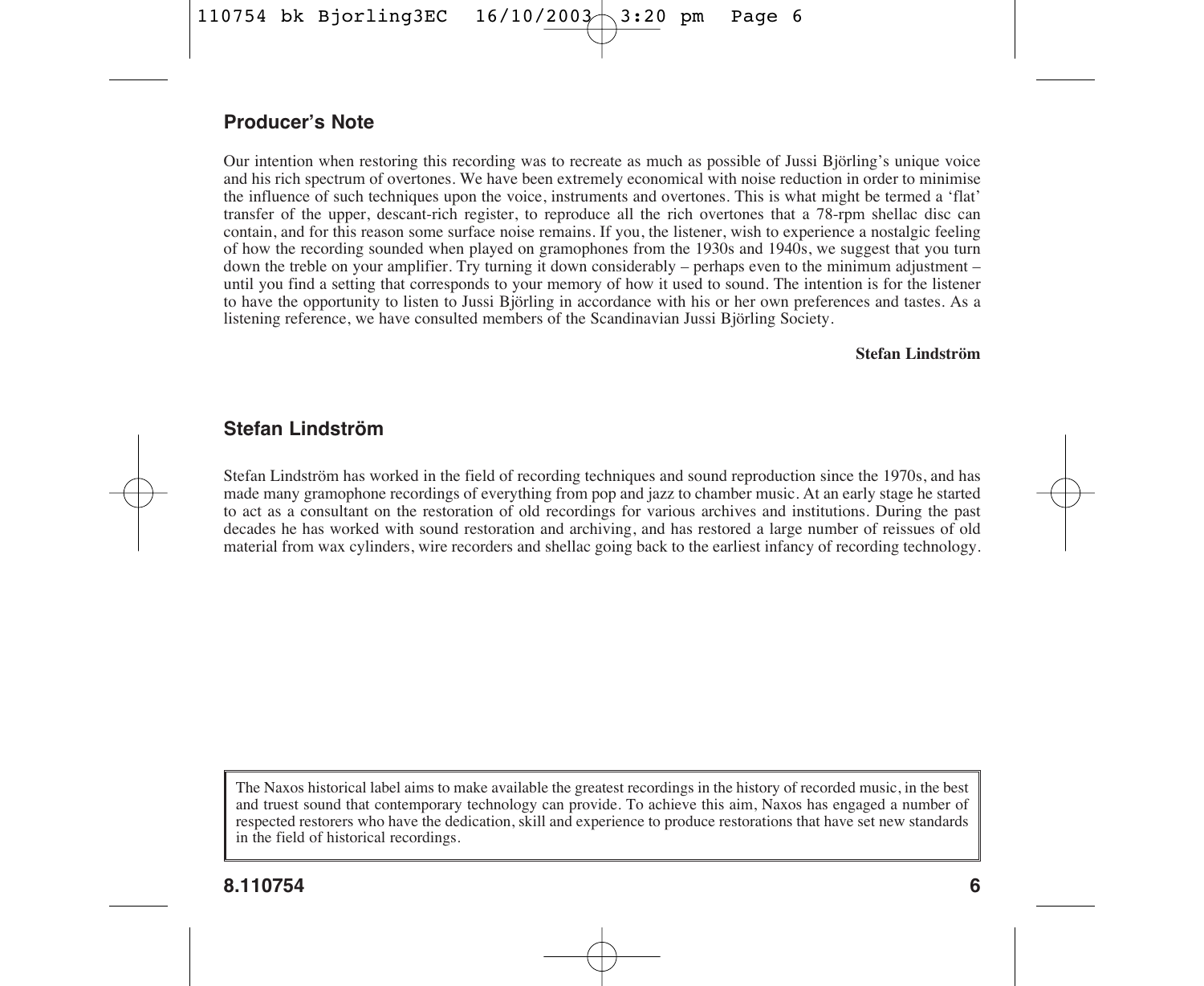season and Rudolf Bing's era as general manager. Jussi Björling was also an excellent interpreter of lieder and other art songs, and on his concert programmes, songs of mainly German and Scandinavian origin were featured prominently and appreciated along with the opera arias.

During his last years, Jussi Björling suffered from heart disease. His life was prematurely ended by a heart attack in his sleep at his beloved Siarö on 9th September 1960. It is now more evident than ever that the world then lost one of its most outstanding artists, and in several polls in different countries he has been selected as the greatest tenor or even the greatest singer of the last century.

Fortunately, Jussi Björling left behind a vast recorded output through which we are able to experience his artistry. He began to record very early, even if one disregards six childhood recordings he and his brothers made in 1920 during their American tour. In October 1929, almost a year before his début at the Royal Opera in Stockholm, he signed his first recording contract with Skandinaviska Grammophon AB, the Swedish HMV representative. His first preserved tenor recordings were made in December of that year. They were, like most of Björling's recordings in Sweden, including all the operatic ones, conducted by Nils Grevillius (1893-1970). Grevillius, appointed Royal Court Conductor in 1930, became more closely associated with Jussi Björling than any other conductor, in opera and concert as well as in the recording studio. The singer praised Grevillius as "extremely inspiring" and thanked him for "much of my musical education" in his 1945 autobiography.

In the spring of 1936, Jussi Björling had already made about seventy recordings for Swedish HMV's Scandinavian X series, all in Swedish. They included opera and operetta recordings, which have already been reissued by Naxos in Vol. 1 of this collection, and songs, many of which are included in the second volume. The successful tour to Prague and Vienna which Björling undertook in March, attracted much European acclaim. Skandinaviska Grammophon AB

wanted to snap up an international star in the making and a new contract was signed the following month. Under this contract, Jussi Björling made his first opera recordings in Italian for the HMV Red Label (DA/DB series) in December (he continued to make recordings in Swedish for the Scandinavian market). The 23 arias and duets in Italian and French from eighteen operas presented on this CD were all recorded in Stockholm between 1936 and 1944.

Jussi Björling's first two Red Label records, released during 1937 on HMV in Europe and on Victor in the United Sates, immediately established him as one of the world's most talented singers. Both records featured him in Puccini and Verdi: one in *Che gelida manina* from *La bohème* **1** and *Celeste Aida* **2**, the other in *La donna è mobile* from *Rigoletto* 3 and *Recondita armonia* from *Tosca* 4. In Britain, the reviewer in Gramophone wrote about the latter record that past disappointments had made him "extra cautious of assuming the prophet's mantle", but that he "otherwise might be rash enough to speak of HMV having discovered a 'new Caruso'". Stressing that the voice was different from Caruso's, the reviewer did say "that a young singer with such a splendid voice and obvious skill and intelligence should go very far indeed if he takes himself and his art seriously". In the United States, Irving Kolodin expressed his astonishment: "I know no more than you how Sweden and Italy can be reconciled, but paradox or no, the name of Jussi Bjoerling on two HMV discs conceals several of the finest performances of the standard tenor airs on records in the modern era…".

Jussi Björling's voice retained its unmistakable timbre, its beauty of tone from top to bottom and its characteristic freedom of delivery throughout his entire career. Although his recordings from the 1950s can often seem more expressive, his opera recordings from the 1930s and 1940s with their youthful bloom, easy flow of tune, purity of intonation, sweetness, flexibility and careful phrasing will remain classic performances.

*La bohème* would have a special position in Björling's career: he performed Puccini's masterwork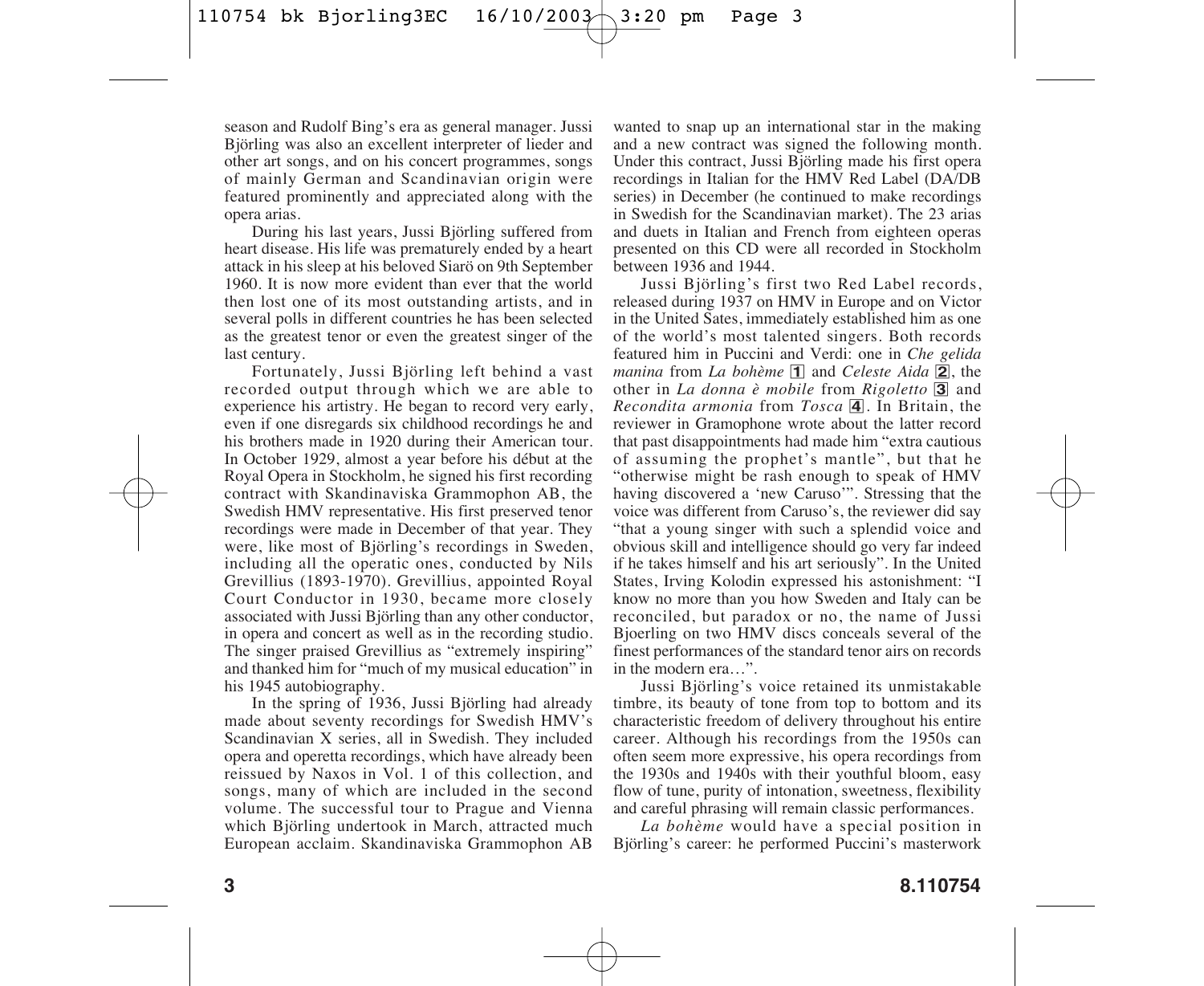much more than any other opera in his repertoire, and it marked his débuts both at the Met in 1938 and in San Francisco in 1940. Björling was 25 when he recorded *Che gelida manina* in December 1936, fresh, young and poetic; twenty years later, he would contribute to the most celebrated complete recording of the work under Sir Thomas Beecham. Jussi Björling included the famous aria with his repertoire a few years before he made his début in the opera in 1934. As was the case with all his pre-war débuts, he then sang the rôle in Swedish, but two weeks after this recording was made, he sang the first act of *La bohème* in Italian at the opening of a theatre in Paris, performing classic opera in its original language for the first time. In Björling's first recordings in Italian, his unfamilarity with the language can be noted, but this soon improved and his singing would in a few years become unusually idiomatic for a non-Italian singer.

At Jussi Björling's 1934 *La bohème* début in Stockholm, he was partnered by Hjördis Schymberg. Björling and Schymberg soon became a celebrated couple in the great romantic rôles at the Swedish Royal Opera, and appeared there together more than a hundred times, including Björling's last Stockholm opera performance in 1960. It seems natural that Schymberg became Björling's partner in his first duet recordings, of which two opera duets from 1941 are included on this CD, *O soave fanciulla* from *La bohème* **15** and  $\dot{E}$  *il sol dell'anima* from *Rigoletto* ^*.*

Jussi Björling had stage experience also of the three other arias with which he introduced himself early in 1937 on the international record market. Radamès in *Aida,* with its heroic demands on the voice, was not one of his most frequently performed rôles; except in Stockholm, he sang it only a few times in Europe before the Second World War (one of which, a festival performance in 1936 in Vienna under Victor De Sabata, certainly helped in launching his international career), and three times in Chicago in 1958. He had already performed *Celeste Aida*, however, as a conservatory student. To the British critic John B. Steane, this "ringing, full-bodied and ardent … firmly placed, controlled, broad and refined" recording became "an introduction to the most exciting new tenor voice for years".

When Jussi Björling first sang the Duke in *Rigoletto* in 1932, at the age of 21, he took up the first of the dozen rôles that would comprise his repertoire on stage after the war. In the same rôle, he made his American opera début in 1937 in Chicago. Björling had made early recordings in Swedish of both the arias featured here; his brilliant 1936 recording of *La donna è mobile* was followed eight years later by *Questa o quella* ¡. Cavaradossi's two arias in *Tosca, Recondita armonia* 4 and *E lucevan le stelle* 8 were in Jussi Björling's concert repertoire before he performed the complete opera in 1934. The elegiac quality in his voice helped in making Cavaradossi's farewell to life genuinely moving without mannerisms.

Jussi Björling never sang Ponchielli's *La Gioconda* on stage, but *Cielo e mar*  $\overline{5}$  was one of his concert favourites, and the recording is representative of his best singing. J.B. Steane's description of its qualities can be applied also to other Björling recordings: "The legato is unflawed, there is none of the aspirating that mars most Italian performances, and the flow is helped by broad phrasing … the phrases are shaped and shaded … there is gentleness and exaltation; the high notes are generously held but not flaunted". *Ch'ella mi creda* from Puccini's *La fanciulla del West* 6 and *O paradiso* from Meyerbeer's *L'africaine* **7** were found early on Björling's concert programmes and he later also included the complete operas in his repertoire. When he recorded the *Fanciulla* aria in 1937, he had already sung the opera for the last time on stage, while *O paradiso* was recorded before his six stage performances of Vasco da Gama's rôle in 1938, the last rôle he studied in Swedish.

In 1938, Jussi Björling made his first recordings in French, *En fermant les yeux* (The Dream) from Massenet's *Manon* **9** and Don José's Flower Song from Bizet's *Carmen* **10**. These arias were from operas which he never sang on stage, unlike Faust's cavatina *Salut! Demeure*  $\overline{12}$ , recorded the following year.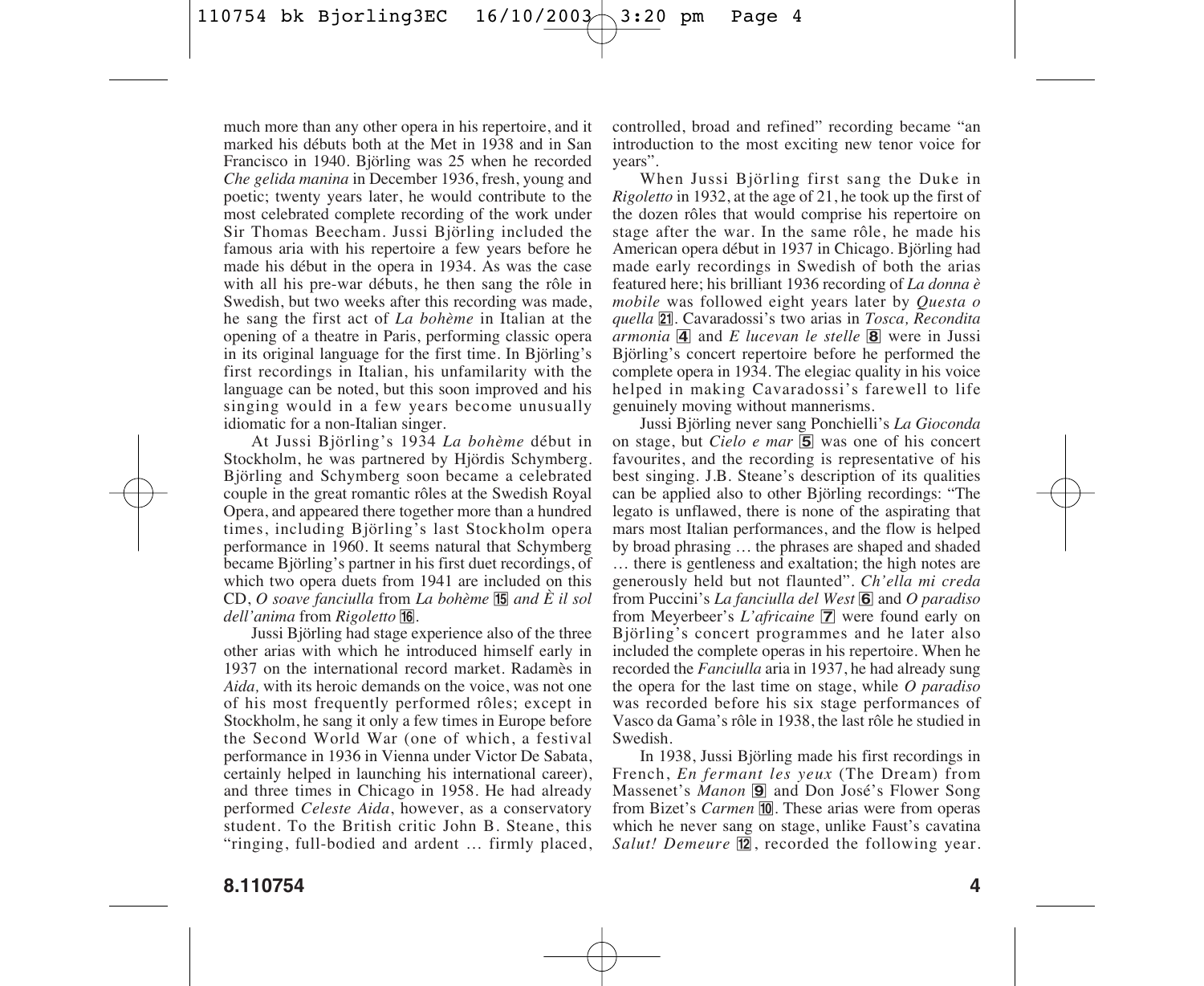Björling established himself as one of the greatest tenors also in the French repertoire through his acclaimed performances of the two Gounod rôles Faust and Roméo, in which he appeared frequently especially in Stockholm. The recordings here show his mastery of the French style, lyrical but virile, emotionally sustained and expressive, elegantly phrased, and sung in an idiomatic manner in spite of the fact that the singer had not yet performed any rôle in French on stage.

The very first opera aria Jussi Björling sang in public, in 1926, when he was only fifteen and still touring with his father and brothers, seems to have been *M'apparì* (to use the Italian text he would later prefer) from Friedrich von Flotow's *Martha* **11**. When Björling recorded it in 1939, he had also sung the opera a few times in Stockholm.

In Verdi's *Il trovatore*, just as in *Aida*, Jussi Björling showed his ability to express all the beauty of the lyric moments while providing great dramatic intensity, when needed, without sacrificing the quality of the tone. *Ah sì, ben mio* **13** and the following *stretta*, *Di quella pira*  $\overline{14}$  give examples of this. When Björling recorded the arias in 1939, he had already had great success in the rôle at the Met in New York and, only a few months earlier, at Covent Garden in London. He recorded *Di quella pira* in Swedish in 1934; a comparison of the top note, transposed down a tone then, with the brilliant high C in the present version gives an idea of his technical development in those few years.

During the war Jussi Björling temporarily ceased recording for almost three years. He began again in March 1944 with two arias from operas by the veristic composer Umberto Giordano which he never sang on the opera stage. *Come un bel dì* from *Andrea Chénier* <sup>[7]</sup>

and *Amor ti vieta* from *Fedora* <sup>18</sup> were both, however, often heard in his concerts. Puccini's *Turandot* is another opera which Björling did not sing on stage, though he would study Calaf's rôle for a complete recording in 1959. His 1944 version of *Nessun dorma!* ( retains its position as a great recording, even if this aria has in later years been connected in the public consciousness with the Three Tenors.

As Canio in Leoncavallo's *Pagliacci*, Jussi Björling made one of his most vivid portrayals on his Stockholm home stage. He sang the rôle in Swedish between 1936 and 1955 but would never perform it in Italian except in the recording studio. Both Canio's *Vesti la giubba* 20 and Turiddu's farewell from Mascagni's *Cavalleria rusticana* 22 exemplify Björling's ability to invest an aria with great emotional intensity without resorting to non-musical effects. His avoidance of such means may have contributed to the complaints about alleged Nordic coldness which used to be heard especially from Italian critics, but there is ample evidence in his recordings of how he could immediately communicate the emotions in the music.

In Verdi's *Un ballo in maschera*, Jussi Björling had great triumphs, as for example on the Metropolitan's opening night in 1940 and at La Scala in Milan in 1951. In New York, he appeared as the Swedish King Gustaf III, according to Verdi's original intentions, but in Stockholm he remained Riccardo, governor in Boston, since his début in the rôle in 1934. Unfortunately, planned complete recordings never materialised, and the only excerpt Björling recorded was the barcarolle *Di' tu se fedele* 23, sung here with the elegance, lightness, agility and sense of rhythm that Verdi's music demands.

#### **Harald Henrysson and Sue Flaster**